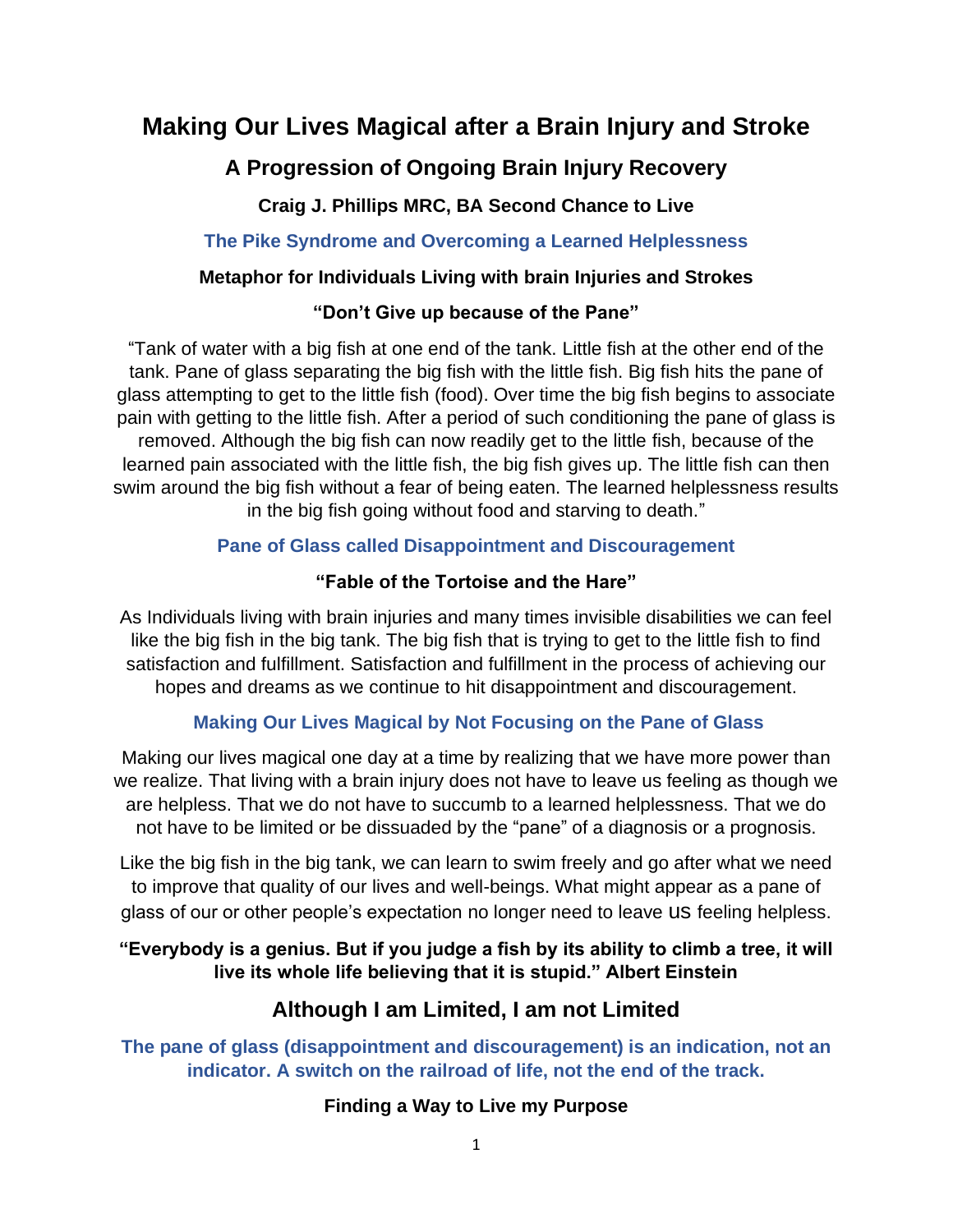Instead, we can search for a way that will work for us. A way that will empower and enhance our lives, relationships and well-beings. A way that will make our lives magical.

Through the grieving process and by confronting my denial, facing my anger, trying to change what I am powerless to change, processing my sadness over what I am powerless to change, I am able to experience acceptance. Acceptance that opens the door to doing something different. Doing something different to get different results.

#### **"When one door of happiness closes, another opens; but often we look so long at the closed door that we do not see the one which has been opened for us." Helen Keller**

### **I Am Amazing**

**"I am only one, but still, I am one. I cannot do everything, but still, I can do something; and because I cannot do everything, I will not refuse to do something that I can do." Helen Keller**

### **A Change in Attitude**

In the process we are given the gift to look at our set of circumstances through a different lens. A lens of Why not Me? Instead of Why Me? Through the lens of What Is? instead of through the lens of "What Is Not? In the process, we are able to stop focusing on the "pane" of glass of a diagnosis, prognosis, label, stereotype or stigmatization.

**As a result of this changed attitude, I no longer have to see myself as limited.**

### **"Research your own experience. Absorb what is useful, reject what is useless and add specifically your own creation." Bruce Lee**

### **"If you advance confidently in the direction of your dreams and endeavor to live the life that you have imagined…you will meet with a success unexpected in common hours." Henry David Thoreau**

## **Setting Goals and Creating Hope**

Through using the principles of neuroplasticity and repetitive mirrored movements I am able to achieve what I never dreamed possible.

Working on one skill at a time (a bazillion times) I am able to combine those skills together into skill sets. Combining skill sets (a bazillion times) together I am able to improve the quality of my activities of daily living. In the process, I am able to enhance my quality of life, my relationships and my well-being one day at a time.

#### **"Regardless of your lot in life you can build something beautiful on it." Zig Ziglar**

**"Discipline is the bridge between goals and accomplishment." Jim Rohn** 

#### **"Goals give you a mark to shoot for and keep you motivated when you face adversity." Benjamin Watson**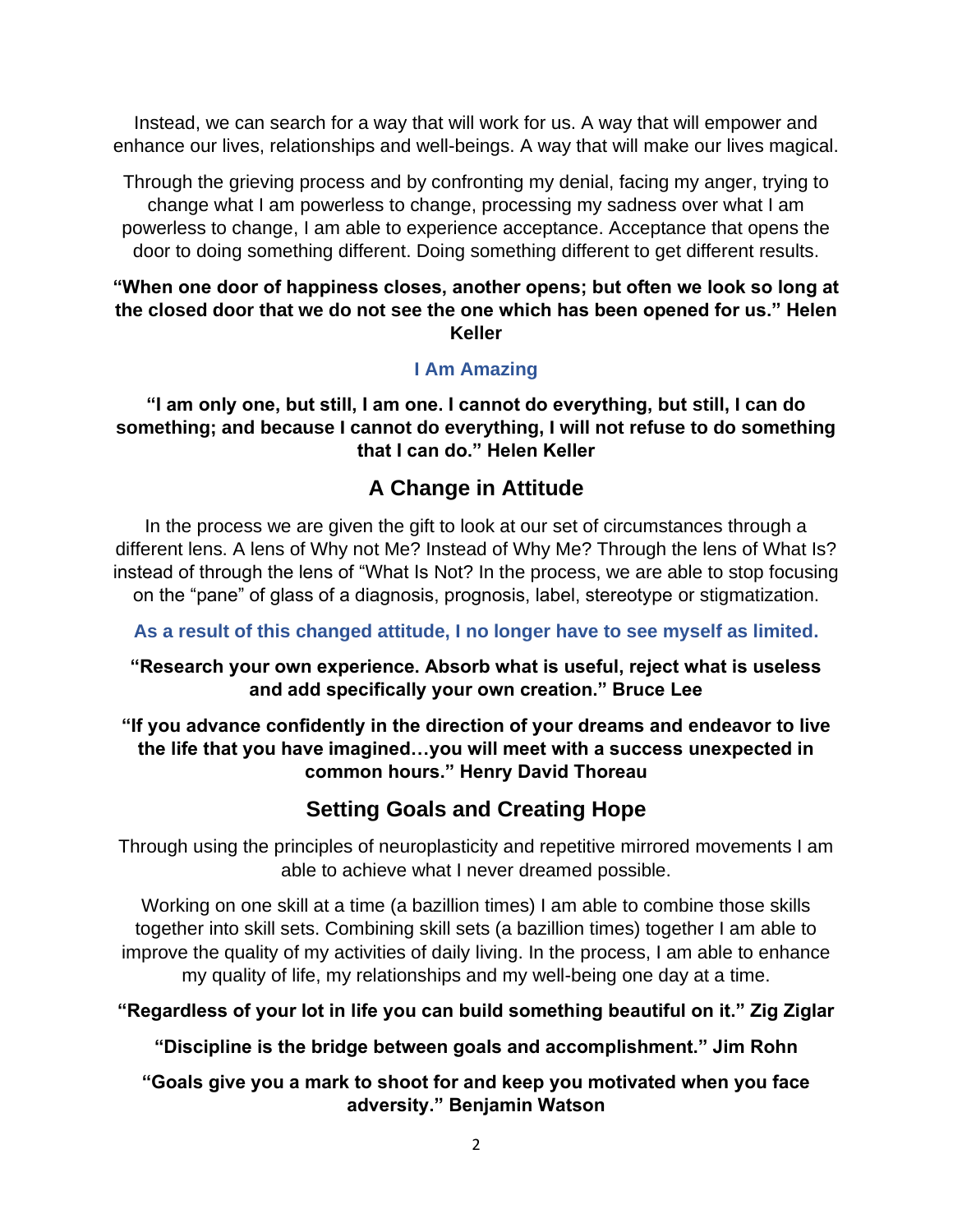### **Advocating for Ourselves in Mind, Body, Spirit, Soul and Emotions**

Through being committed to the process of developing what makes me, me (my mind, body, spirit, soul and emotions) I enhance my life, well-being and relationships.

By developing my mind, body, spirit, soul and emotions in my ongoing brain injury recovery process, I am able to develop what I need to thrive. Thrive instead of continuing to buy into the notion that I am limited because of the "pane" of glass.

Through being committed to self-development, I tweak and cultivate skills that empower my ability to fulfill my potential and maximize my internal and external growth. In the process, I enhance my ability to be of maximum service to a loving God and my fellows.

#### **"The most common way people give up their power is by thinking they don't have any." Alice Walker**

**"There's only one corner of the universe that you can be certain of improving, and that's your own self." Aidous Huxley**

**"As long as a man stands in his own way, everything seems to be in his way." Ralph Waldo Emerson**

### **12 Ways to Enhance Our Lives, Well-Beings and Relationships after a Brain Injury**

### **Great News – We Do Not Have to Go "it" Alone**

Through my process and on my journey, I have discovered different ways. Different ways that help me to create hope in my life, my well-being and in my relationships.

In the process of using these ways I have discovered my purpose, created my new normal, improved my brain/body connection and have learned how to be an advocate. An advocate for myself and for other people, as an individual living with a brain injury.

### **What has helped me may help you, too.**

These ways may also help you to create hope your life, well-being and relationships. In the process, discover your purpose, create your new normal, improve your brain/body connection and help you to be an advocate for yourself and for other people.

1- Admitted that we are powerless over the impact and effects of our brain injury and invisible disability. That our lives have forever changed because of our brain injury. Although we are powerless over the impact of our brain injury and our invisible disability, we are not helpless. As a result, we no longer need to feel like a victim or that we are helpless because of our brain injury or our invisible disability.

2- Came to believe that a power greater than ourselves could help us to accept what we are powerless to change (the impact of our brain injury and our invisible disability).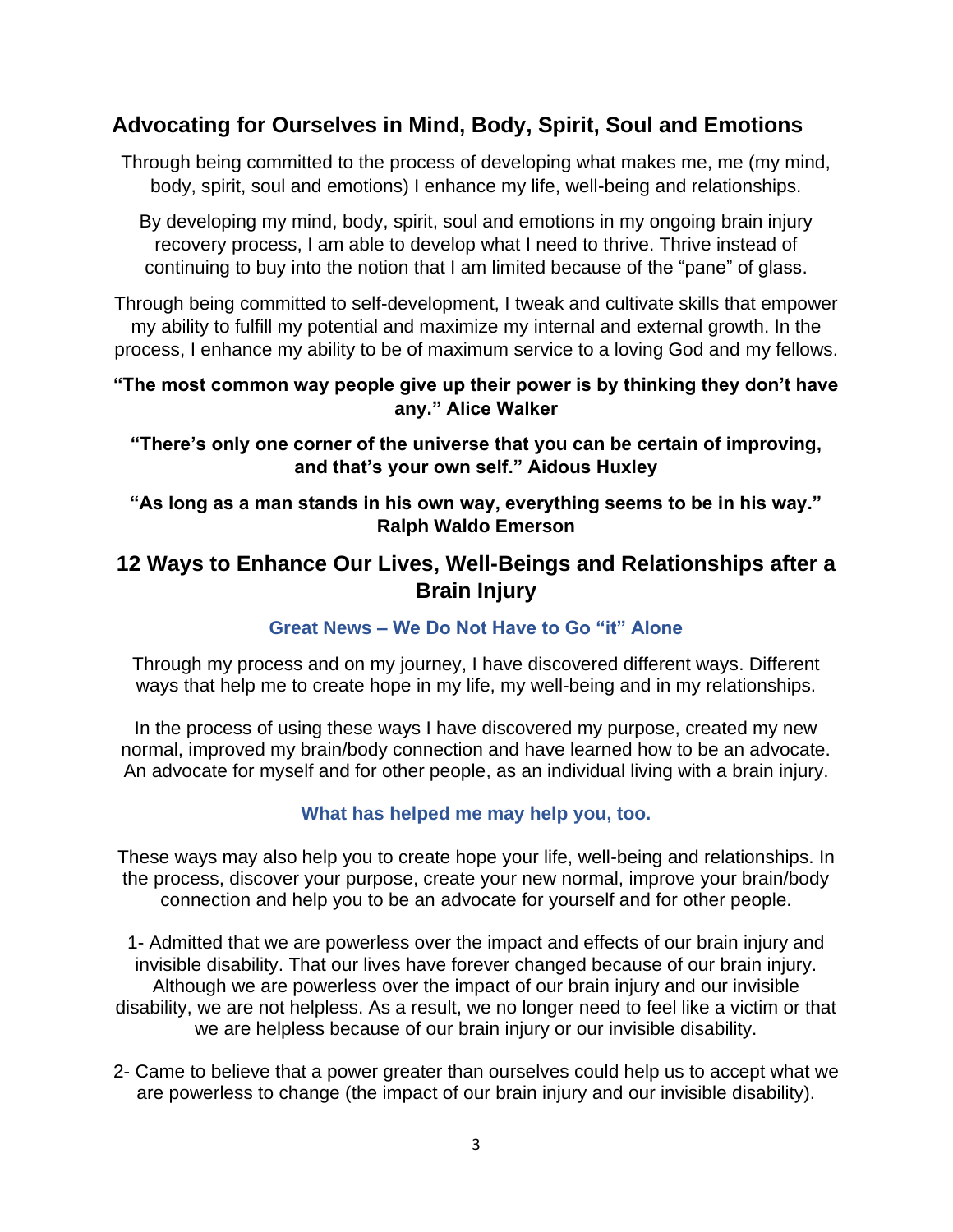Consequently, we can rely on the power that many of us have found to be God. We can rely on a loving God to help us to stop sabotaging and undermining our lives, wellbeings and relationships by trying not to be impacted by a brain injury. We can rely on a loving God to help us to accept ourselves and to create a good life for ourselves.

3-With the awareness that we need this power in our lives, we can make a decision to ask Him to lead and guide our process and journey. We no longer have to figure things out on our own. Instead, we can ask Him to help us own our power. Own our power as an individual living with a brain injury and an invisible disability. Own our power through what we can do, not what we can't do. Own our power (what is in our power to control) in our mind, body, spirit, soul and emotions in ways that work for us, a little at a time and one day at a time.

4- With the help of a loving God, we can begin to examine areas of our lives that no longer work for us. That undermine and sabotage our lives, our well-beings and our relationships. With the help of a loving God, we can look for patterns. Patterns such as defense mechanisms in which we defend, answer and explain what we can't do. Patterns that keep you and I feeling like a victim of our brain injury, an invisible disability and our circumstances.

5- We no longer have to remain isolated because of what we are no longer able to accomplish with our lives. By admitting to ourselves, a loving God and another person what we are unable to accomplish, we can come out of the shadows of isolation and break free from feelings of alienation. Alienation from ourselves, a loving God and other people because of what we cannot accomplish. In the process, we can learn how to trust, again. Trust a loving God, ourselves and other people.

6- Through being sick and tired of being sick and tired of getting the same results, we become willing to try something different. Try something different to get different results. Through being willing, we can ask a loving God to help us to stop doing things that no longer work. In the process, we become entirely ready to let go of what no longer works for us.

7- Through being ready to let go of what no longer works for us, we can be actively involved in the process of discovering how to use our gifts, talents and abilities in ways that will work for us. We can humbly ask a loving God to help us in this process of this self-discovery. In the process of letting go and discovering what works for us we can have peace in our lives and relationships.

- 8- Through letting go of what no longer works we can pursue what works for us. We can stop being a prisoner to our deficits and 5 imitations. As a result, we can stop fighting with and against ourselves by trying to prove that we do not have those deficits and limitations. We can become the individual that we decide to be in our lives.
- 9- We can let go of the life that we had planned to create the life that works for us. In the process, we can learn how to own the power in our mind, body, spirit, soul and